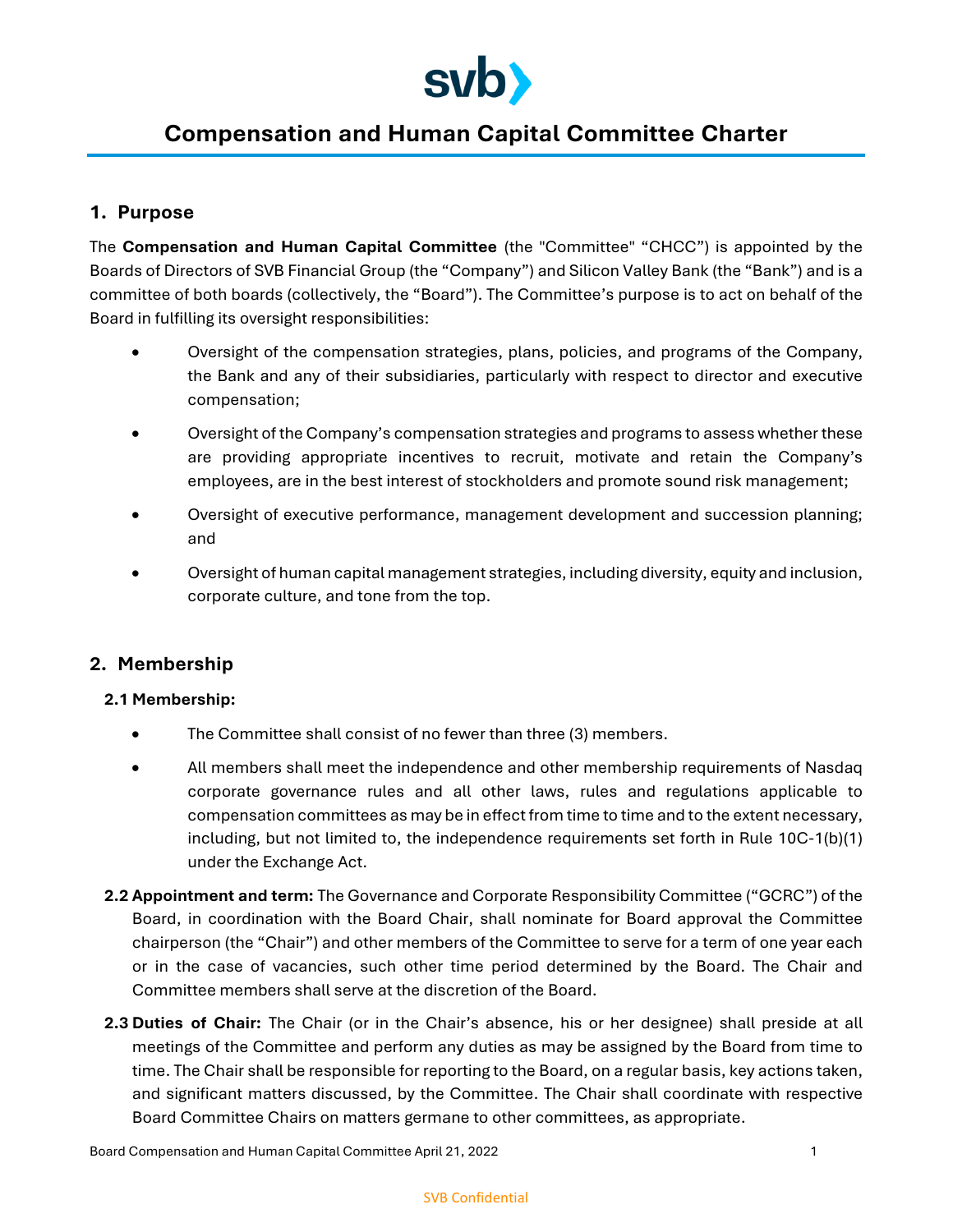# **3. Duties and responsibilities**

# **3.1 Compensation philosophy**

 **Overall compensation philosophy:** The Committee shall establish and, at least annually, review the Company's compensation philosophy, including the alignment of compensation with strategic and business objectives and stockholder interests, the appropriate mix of compensation elements, overall market competitiveness in relation to peer companies, and appropriate risk management practices.

# **3.2 Chief Executive Officer ("CEO") compensation and performance**

- **CEO goals:** The Committee shall, working with the Board Chair and the CEO, propose the CEO's goals for each calendar year for the Board's approval. The goals will include appropriate risk considerations.
- **CEO compensation:** The Committee shall recommend for Board approval the CEO's annual compensation, including base salary, incentive compensation, equity compensation, and any perquisites. Factors to consider in determining the Committee's recommendation for the CEO's compensation may include, but are not limited to, the CEO's performance, the Company's performance, appropriate risk considerations, market compensation data and relative stockholder return. In connection with the Committee's review and recommendation with respect to the CEO's compensation, the Committee shall review and consider, the results of the Board's annual review and evaluation of the CEO's performance (as described below). The CEO's compensation shall be approved by a majority of the independent directors of the Board. The CEO may not be present during voting or deliberations with respect to his or her compensation.
- **CEO arrangements:** The Committee shall recommend for Board approval any employment agreements, any severance agreements, any changes to the Company's Change in Control Severance Plan, and any other special or supplemental benefits, compensation, or arrangements, each as it relates to the CEO.
- **CEO performance evaluation:** The Chair of the Committee shall, in coordination with the Board Chair and the Chair of the GCRC, jointly lead the Board to annually evaluate the CEO's performance in light of the aforementioned goals and objectives and such other factors as the Committee or the GCRC deems appropriate in the best interests of the Company and in satisfaction of any applicable requirements of the Nasdaq and any other legal or regulatory requirements.

# **3.3 Executive compensation and performance**

- **Executive goals:** The Committee shall, working with the CEO, review and approve goals for Officers and other executives for each calendar year. The goals will include appropriate risk considerations. An "Officer" shall be any officer, other than the CEO, designated by the Board for purposes of Section 16 of the Securities Exchange Act of 1934, as amended (the "Exchange Act"), and the rules thereunder.
- **Executive compensation:** The Committee shall establish and periodically review the executive compensation philosophy of the Company, including compensation alignment with business objectives and stockholder interests, the appropriate relative mix of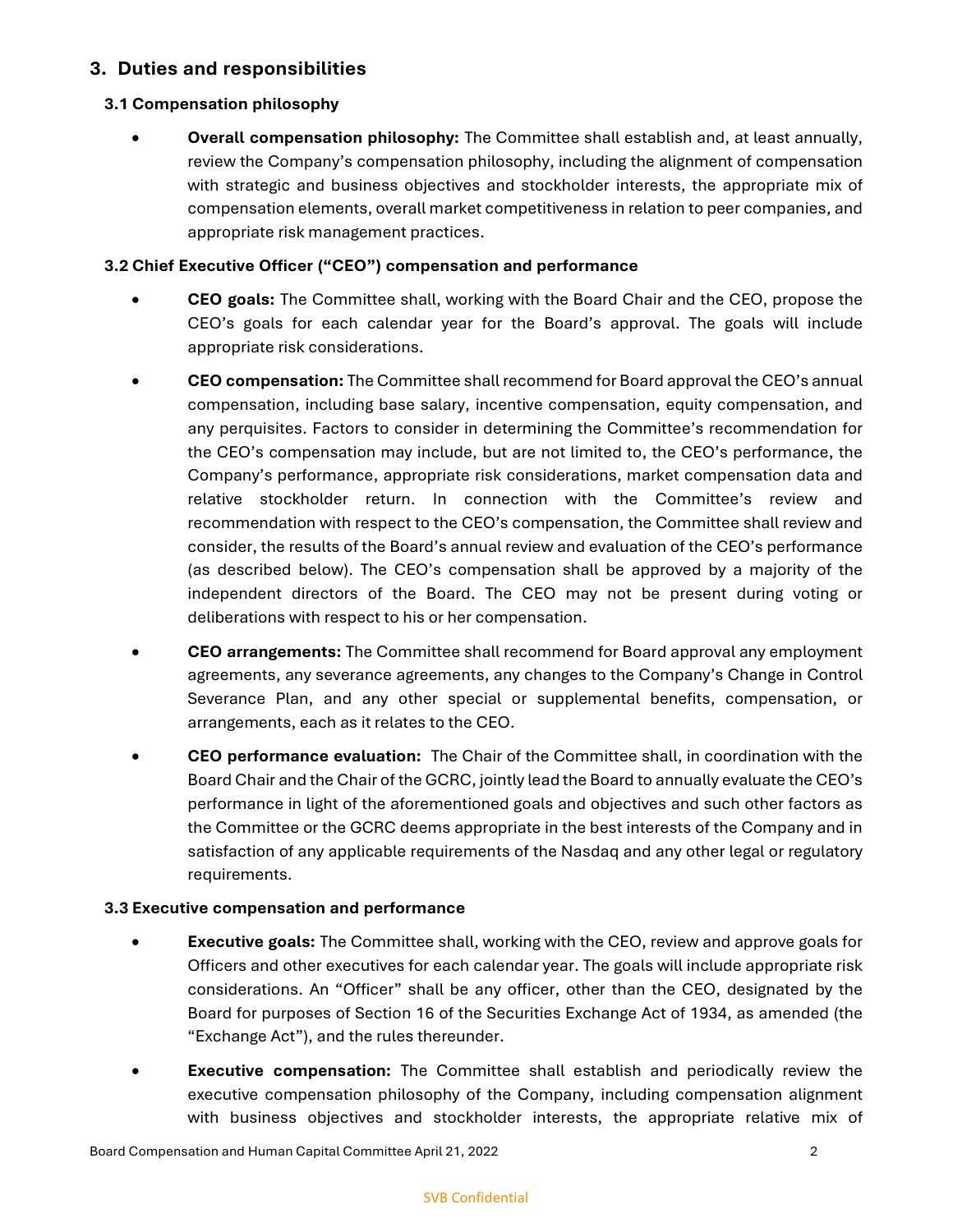compensation elements, overall market competitiveness in relation to peer companies, and appropriate risk management practices consistent with the safety and soundness of the Company.

- o The Committee shall review, determine, and approve the annual compensation of the Company's Officers (as defined below), including base salary, incentive compensation, equity compensation, and any perquisites.
- o The Committee shall, in making decisions relating to executive compensation, consider factors that it deems to be relevant, including the outcome of any stockholder advisory votes on compensation-related matters.
- **Benchmarking peer group:** The Committee shall be responsible for selecting and reviewing the external peer organizations used for purposes of conducting market benchmarking for CEO and executive compensation, as well as corporate performance.
- **Executive arrangements:** The Committee shall approve any employment agreements, severance agreements, any changes to the Company's Change in Control Severance Plan, and any other special or supplemental benefits, compensation, or arrangements for any such Officer or executive. The Committee may confer with other independent members of the Board, as a whole or individually, with respect to their views in establishing executive compensation.
- **Clawback and recoupment:** The Committee shall oversee and approve any clawback policy allowing the Company to recoup compensation paid to employees, to the extent it determines necessary or as required by applicable law.
- **Performance evaluation:** The Committee shall, working with the CEO, review the CEO's recommendations on the performance and compensation of Officers for each calendar year, in light of the aforementioned goals, and will report those determinations to the Board. The Committee shall coordinate with the Risk Committee of the Board and Audit Committee of the Board on the performance review and compensation determination of the Company's Chief Risk officer ("CRO") and Chief Auditor, respectively.

# **3.4 Director compensation**

 **Director compensation:** The Committee shall review, determine, and approve the annual and any other compensation of the Company's directors, including cash and equity compensation for service on the Board, any committee of the Board and as Chair of the Board.

#### **3.5 Compensation consultant**

• The Committee shall have the authority and in its sole discretion, to the extent it deems necessary or desirable and at the Company's expense, to engage, retain, obtain the advice of, and terminate an outside compensation consultant, or any other consultant or adviser (including legal counsel), to assist and advise the Committee on the evaluation of director, CEO, Officer and other compensation and benefits matters. Notwithstanding the foregoing, the Committee may select, or receive advice from, a compensation consultant, or any other consultant or adviser (including legal counsel), other than in-house legal counsel, only after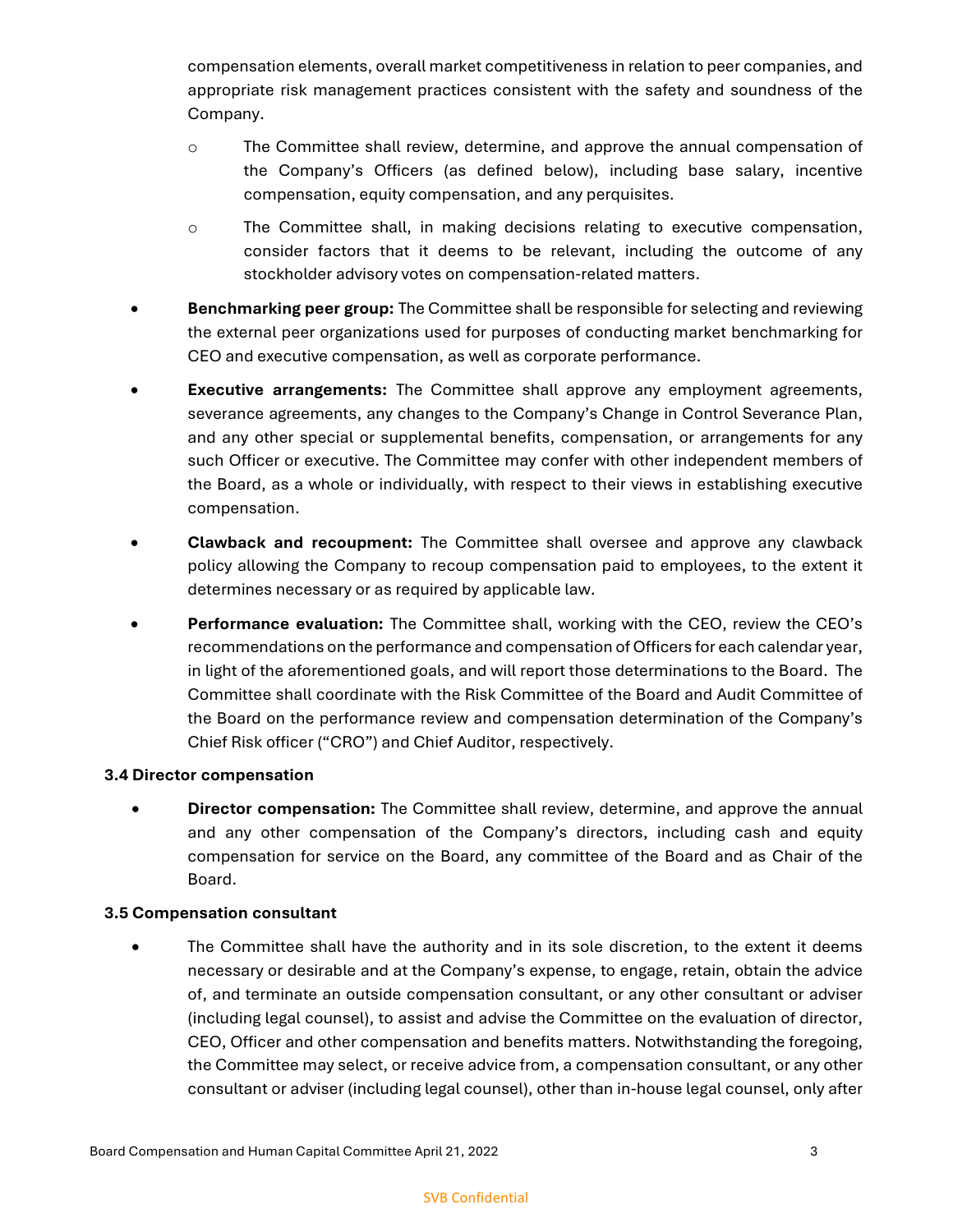conducting an independence assessment of such consultant or adviser by taking into consideration the following factors:

- o The provision of other services to the Company by the person that employs the compensation consultant, legal counsel, or other adviser;
- o The amount of fees received from the Company by the person that employs the compensation consultant, legal counsel, or other adviser, as a percentage of the total revenue of the person that employs the compensation consultant, legal counsel, or other adviser;
- o The policies and procedures of the person that employs the compensation consultant, legal counsel or other adviser that are designed to prevent conflicts of interest;
- o Any business or personal relationship of the compensation consultant, legal counsel, or other adviser with a member of the Committee;
- $\circ$  Any stock of the Company owned by the compensation consultant, legal counsel, or other adviser; and
- o Any business or personal relationship of the compensation consultant, legal counsel, other adviser, or the person employing the adviser with an Officer and other executive of the Company.
- The Committee shall be directly responsible for the appointment, compensation, and oversight of the work of any compensation consultant, or any other consultant or adviser (including legal counsel) retained by the Committee. The Committee shall have the authority to approve the fees of any such consultant or adviser and other retention terms. The Committee shall periodically evaluate the performance and on at least an annual basis, independence, of its compensation consultant.

Nothing in this Charter shall be construed to: (a) require the Committee to implement or act consistently with the advice or recommendations of the compensation consultant, or any other consultant or adviser (including legal counsel) to the Committee; (b) affect the ability or obligation of the Committee to exercise its own judgment in fulfillment of the duties of the Committee; or (c) require a compensation consultant, or any other consultant or adviser (including legal counsel) that provides advice to the Committee, other than in-house legal counsel, to be independent. This Section 2.6 shall be subject to the provisions of NASDAQ Marketplace Rule 5605(d)(3) (including exemptions).

# **3.6 Equity ownership guidelines**

- **Equity ownership guidelines:** The Committee shall be responsible for establishing, periodically reviewing, and amending, as necessary, equity ownership guidelines for directors, Officers and other executives.
- **Compliance with guidelines:** The Committee shall monitor compliance by both directors, Officers and other executives with their applicable equity ownership guidelines and shall be responsible for handling all non-compliance issues, including determining whether to grant waivers or exceptions to the guidelines on a case-by-case basis due to personal financial reasons or other reasons as the Committee deems appropriate.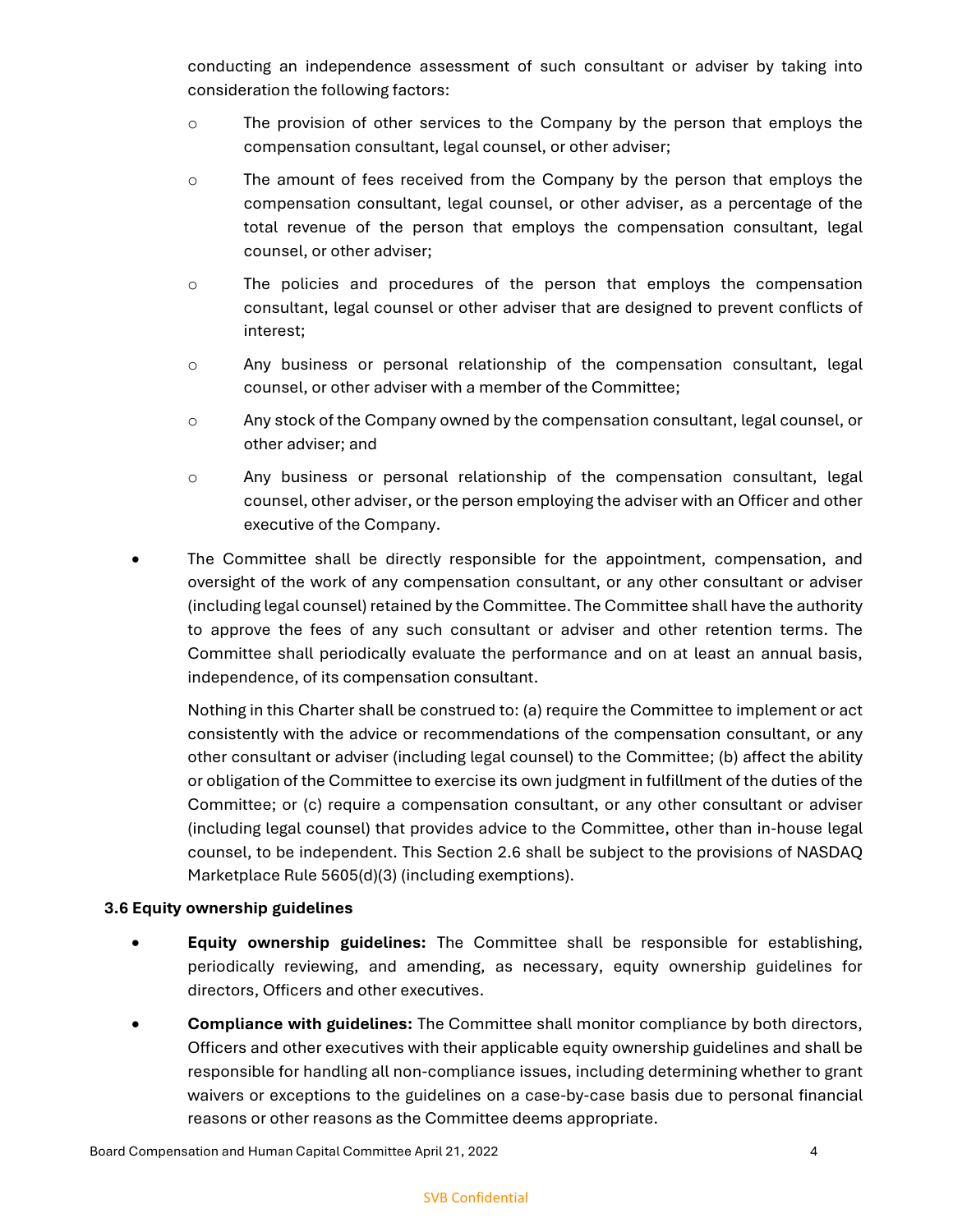#### **3.7 Employee compensation**

- **Compensation and benefits strategy:** The Committee shall oversee the compensation strategy and programs for all other non-executive employees, as well as generally oversee the Company's employee benefit plans, including, without limitation, any 401(k) plans (including investment options), and health and welfare plans and arrangements, in each case, consistent with a governance structure and appropriate risk management practices as determined by the Committee. The Committee shall review and discuss with management and, if desired, outside consultants, the effectiveness of such strategies, programs and plans in attracting and retaining qualified employees.
- **Equity compensation plans:** The Committee shall administer the Company's equity incentive plans and make appropriate recommendations of any new plans or material changes to existing plans that require Board or stockholder approval, as necessary.

#### **3.8 Management development and succession planning**

- **Management development:** The Committee shall, in coordination with the CEO, oversee senior leadership development.
- **Succession planning:** The Committee shall, in coordination with the CEO, oversee the succession planning process for the positions of the Company's executives (except for the CEO, as noted in 3.2, above).

#### **3.9 Human capital**

- **Overall talent strategy:** The Committee shall review and discuss with management the Company's practices and progress related to human capital management, including policies and strategies regarding retention, talent management and development, and other related matters.
- **Diversity, equity, and inclusion:** The Committee shall oversee the Company's employee diversity, equity, and inclusion (DEI) initiatives, and review, at least annually, the results of those initiatives.

#### **3.10 Culture**

- **Overall values:** The Committee shall oversee management's efforts to define, communicate and instill the Company's principles for corporate culture, including innovation, collegiality, inclusiveness, and risk awareness (the latter in coordination with the Risk Committee).
- **Enforcement:** The Committee shall oversee management's response to behavioral issues inconsistent with the designed corporate culture and ethical decision-making, including methods to establish credibility, enforcement, and consistent treatment of employees through disciplinary mechanisms for misconduct and related communications.
- **Compensation risk:** Annually, in coordination with the Risk Committee and with appropriate input from the Company's CRO, the Committee will review the Company's compensation arrangements to assess if they are consistent with the safety and soundness of the Company and do not encourage excessive risk taking.

#### **3.11Other compliance matters**

Board Compensation and Human Capital Committee April 21, 2022 5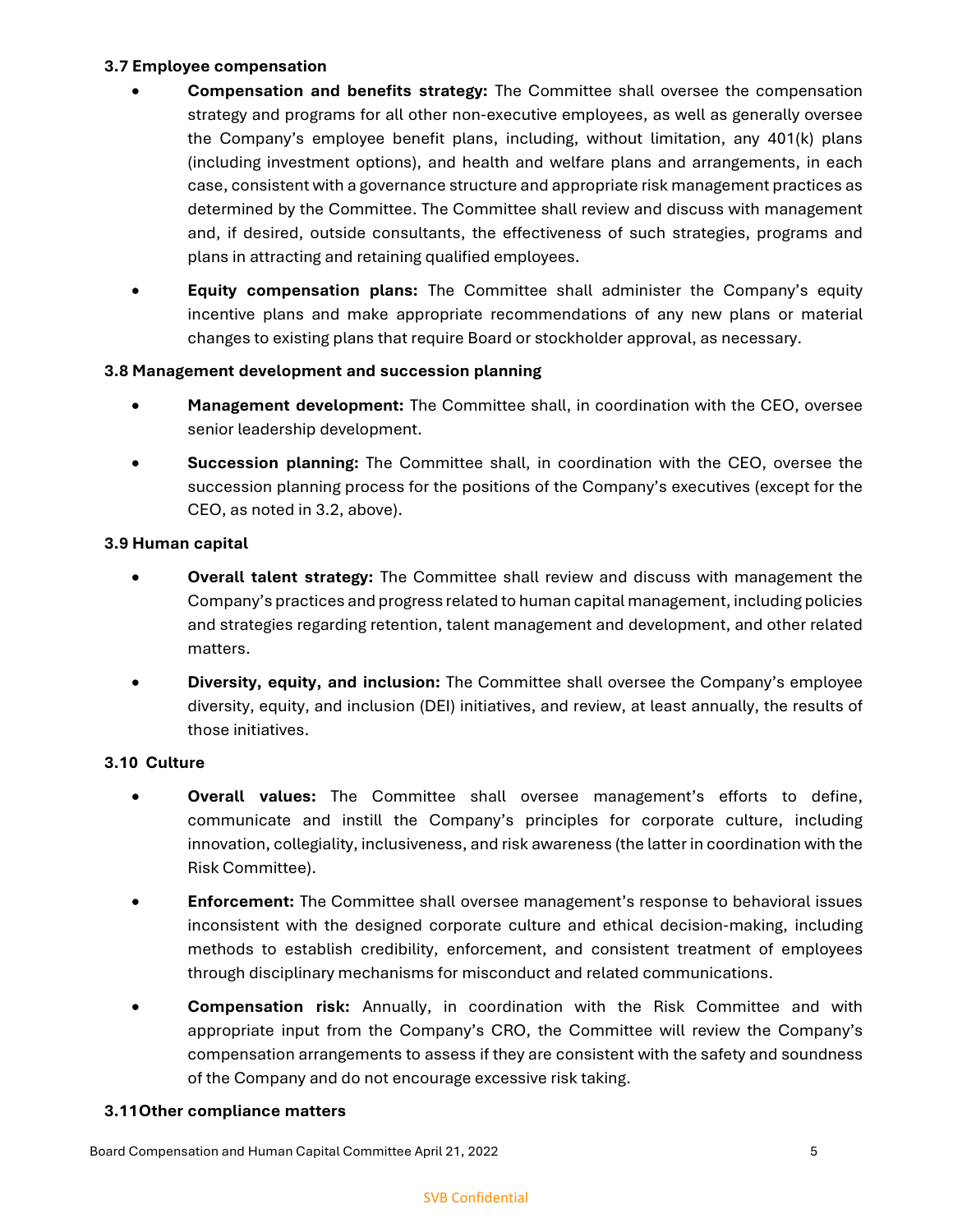- **Compliance with regulatory requirements:** The Committee shall be responsible for taking all actions required of board compensation committees to the extent necessary to comply with compensation-related regulatory requirements established by applicable regulatory bodies, including the Federal Reserve, Nasdaq, and the Securities and Exchange Commission.
- **Issue remediation:** The Committee shall review significant risk management reports and findings of management (as supplemented by the Control validation program overseen by the Chief Controls Officer), internal audit and regulators, related to compensation and human capital matters, including management's remediation plans and progress against such plans.

### **3.12Disclosures**

 **Proxy statements and other disclosures:** The Committee shall review and discuss with management the "Compensation Discussion and Analysis" section that is contained in the Company's annual proxy statement and shall make appropriate recommendations to the Board regarding its inclusion in the Company's Annual Report on Form 10-K and proxy statement. Additionally, the Committee shall prepare an annual report to be included in the Company's proxy statement for its annual meeting of stockholders, which shall follow applicable law, including the rules and regulations of the Securities and Exchange Commission, and the rules of the Nasdaq Stock Market ("Nasdaq"). The Committee may also review other compensation-related sections of the Company's annual proxy statement, as appropriate. In conjunction with its annual review of the Company's compensation risk assessment, the Committee shall review and consider whether the Company's incentive plans contain incentives that encourage participants to take risks that are reasonably likely to have a material adverse impact on the Company, and to the extent necessary, review and discuss with management any risk mitigation features and/or any additional disclosures required.

# **3.13 Other delegated responsibilities**

 **Additional matters:** The Committee shall carry out such other duties that may be delegated to it by the Board from time to time.

# **4. Meetings**

# **4.1 Meetings:**

- Meetings of the Committee shall be held at least quarterly at the time and place as the Board or Committee determines. Meetings may be held in-person or by telephone or video conferencing.
- A meeting of the Committee may be called by the Chair or any two members of the Committee.
- Agendas for meetings shall be set under the direction of the Chair.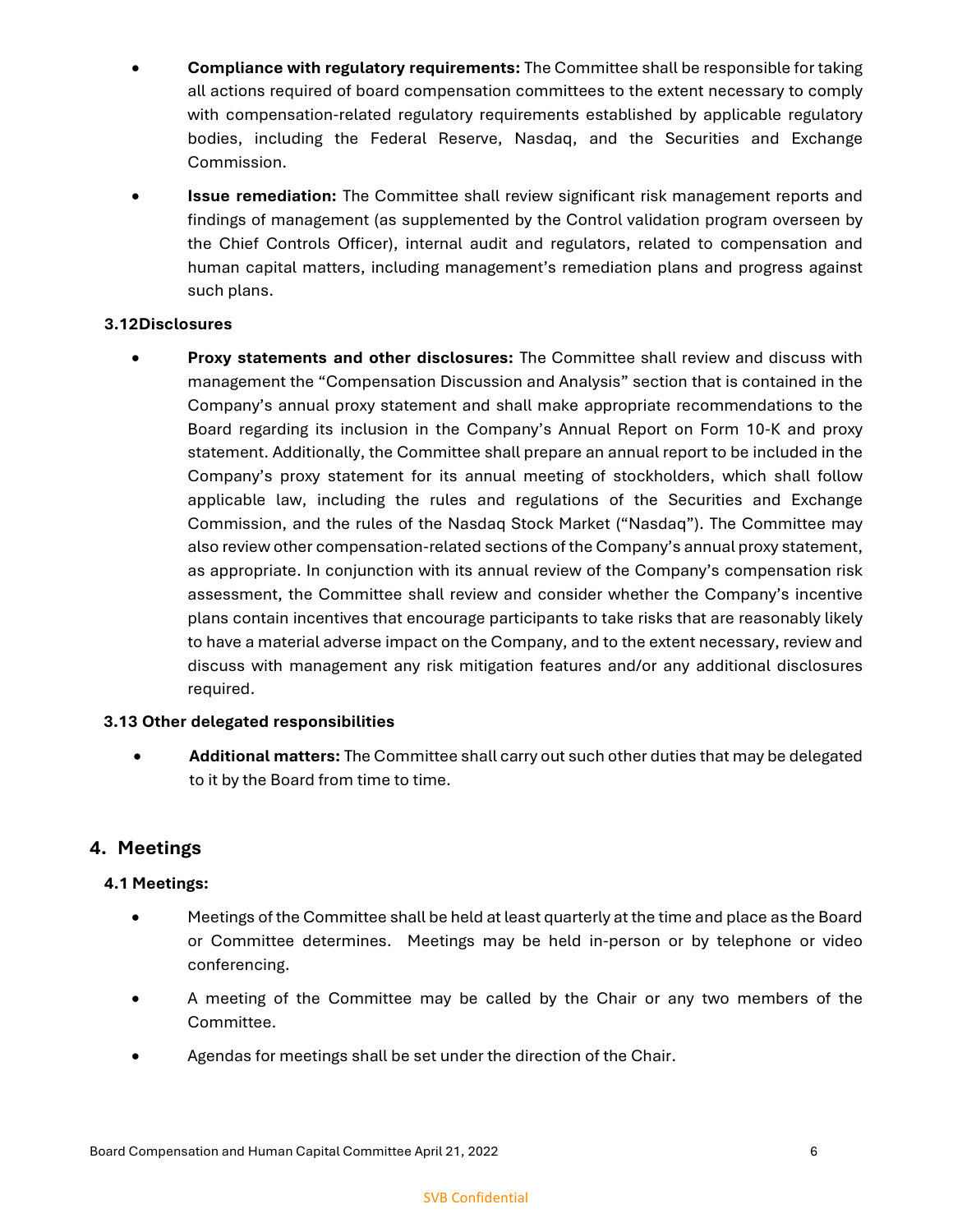- All determinations of the Committee shall be made by a majority of its members present at a duly convened meeting. In lieu of a meeting, the Committee may act by unanimous written consent.
- **4.2 Attendance:** The Committee may invite any director, officer or employee, any outside consultant or adviser, or other guest to attend any meeting of the Committee or to meet with any members of the Committee at any time.
- **4.3 Executive sessions:** The agenda for each Committee meeting will provide time during which the Committee can meet separately in executive session with management, outside consultant or adviser, or other guest, and as a Committee to discuss any matters, as needed.
- **4.4 Procedures:** The Committee has the authority to establish its own rules and procedures for notice and conduct of its meetings so long as they are consistent with any provisions of the Company's or the Bank's bylaws that are applicable to the Committee.

# **5. Access to records, resources, and advisors**

- **5.1 Minutes:** The secretary of the Committee (or any designee of the Chair) shall maintain minutes and other relevant records of the meetings and activities of the Committee. The minutes shall be available for review by the Board and any regulatory agency having jurisdiction over the affairs of the Company or the Bank. At any time where the secretary is not present, the Chair shall act as secretary or designate an acting secretary of the Committee for the purpose of recording the minutes of actions taken at the meeting or executive session thereof.
- **5.2 Dependence on information:** In carrying out its oversight responsibilities, each Committee member shall be entitled to rely on the integrity and expertise of those persons providing information to the Committee and on the accuracy and completeness of such information, absent actual knowledge of inaccuracy.
- **5.3 Resources and advisors:** The Board and management shall provide the Committee with adequate resources and authority to discharge its responsibilities. The Company shall provide for appropriate funding for the payment of any expenses of the Committee that are necessary or appropriate in carrying out its duties, including, as determined by the Committee, expenses (including compensation) relating to any external consultants or advisers retained by the Committee. The Committee is authorized to obtain advice and assistance from internal or external legal, accounting, or other advisors at the Company's expense without the prior approval of the Board or management.

# **6. Charter, evaluation, and delegations of authority**

- **6.1 Charter review:** The Committee, in coordination with the GCRC, shall review and assess the adequacy of this Charter annually and recommend any proposed changes to the Board for approval. This Charter may be amended only by the Board.
- **6.2 Committee evaluation:** Annually, there shall be a performance evaluation of the Committee based on a process determined by the GCRC.
- **6.3 Delegation of authority**: The Committee may form, and delegate all or any portion of its authority and responsibilities hereunder (as delegated by the Board) to, one or more subcommittees when

#### SVB Confidential